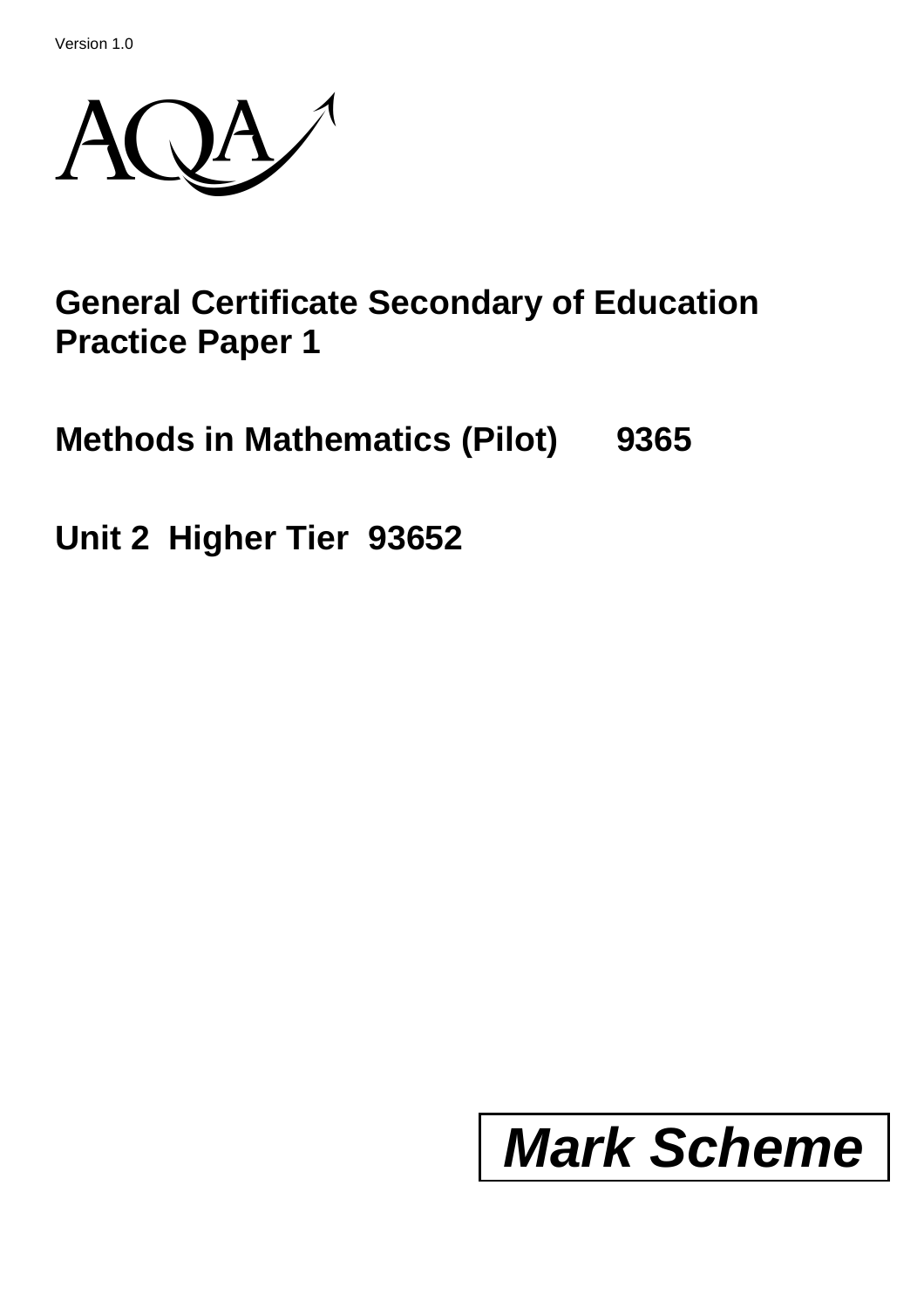Mark schemes are prepared by the Principal Examiner and considered, together with the relevant questions, by a panel of subject teachers. This mark scheme includes any amendments made at the standardisation meeting attended by all examiners and is the scheme which was used by them in this examination. The standardisation meeting ensures that the mark scheme covers the candidates' responses to questions and that every examiner understands and applies it in the same correct way. As preparation for the standardisation meeting each examiner analyses a number of candidates' scripts: alternative answers not already covered by the mark scheme are discussed at the meeting and legislated for. If, after this meeting, examiners encounter unusual answers which have not been discussed at the meeting they are required to refer these to the Principal Examiner.

It must be stressed that a mark scheme is a working document, in many cases further developed and expanded on the basis of candidates' reactions to a particular paper. Assumptions about future mark schemes on the basis of one year's document should be avoided; whilst the guiding principles of assessment remain constant, details will change, depending on the content of a particular examination paper.

Further copies of this Mark Scheme are available to download from the AQA Website: www.aqa.org.uk

Copyright © 2010 AQA and its licensors. All rights reserved.

## **COPYRIGHT**

AQA retains the copyright on all its publications. However, registered centres for AQA are permitted to copy material from this booklet for their own internal use, with the following important exception: AQA cannot give permission to centres to photocopy any material that is acknowledged to a third party even for internal use within the centre.

Set and published by the Assessment and Qualifications Alliance.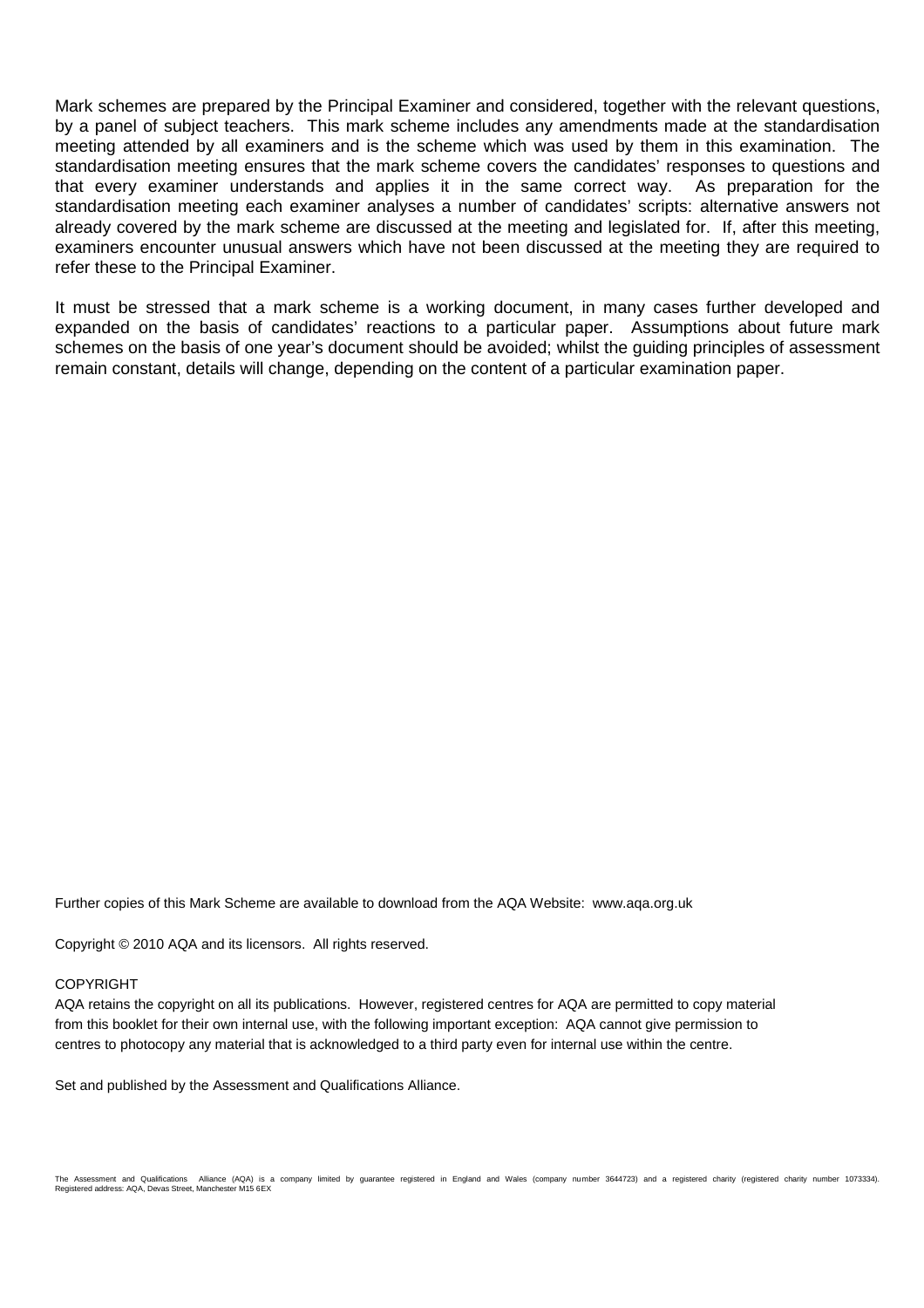## **Glossary for Mark Schemes**

GCSE examinations are marked in such a way as to award positive achievement wherever possible. Thus, for GCSE Mathematics papers, marks are awarded under various categories.

- **M** Method marks are awarded for a correct method which could lead to a correct answer.
- **A** Accuracy marks are awarded when following on from a correct method. It is not necessary to always see the method. This can be implied.
- **B** Marks awarded independent of method.
- **Q** Marks awarded for quality of written communication. (QWC)
- **M dep** A method mark dependent on a previous method mark being awarded.
- **B dep** A mark that can only be awarded if a previous independent mark has been awarded.
- **ft** Follow through marks. Marks awarded following a mistake in an earlier step.
- **SC** Special case. Marks awarded within the scheme for a common misinterpretation which has some mathematical worth.
- **oe** Or equivalent. Accept answers that are equivalent.

eg, accept 0.5 as well as  $\frac{1}{2}$ 1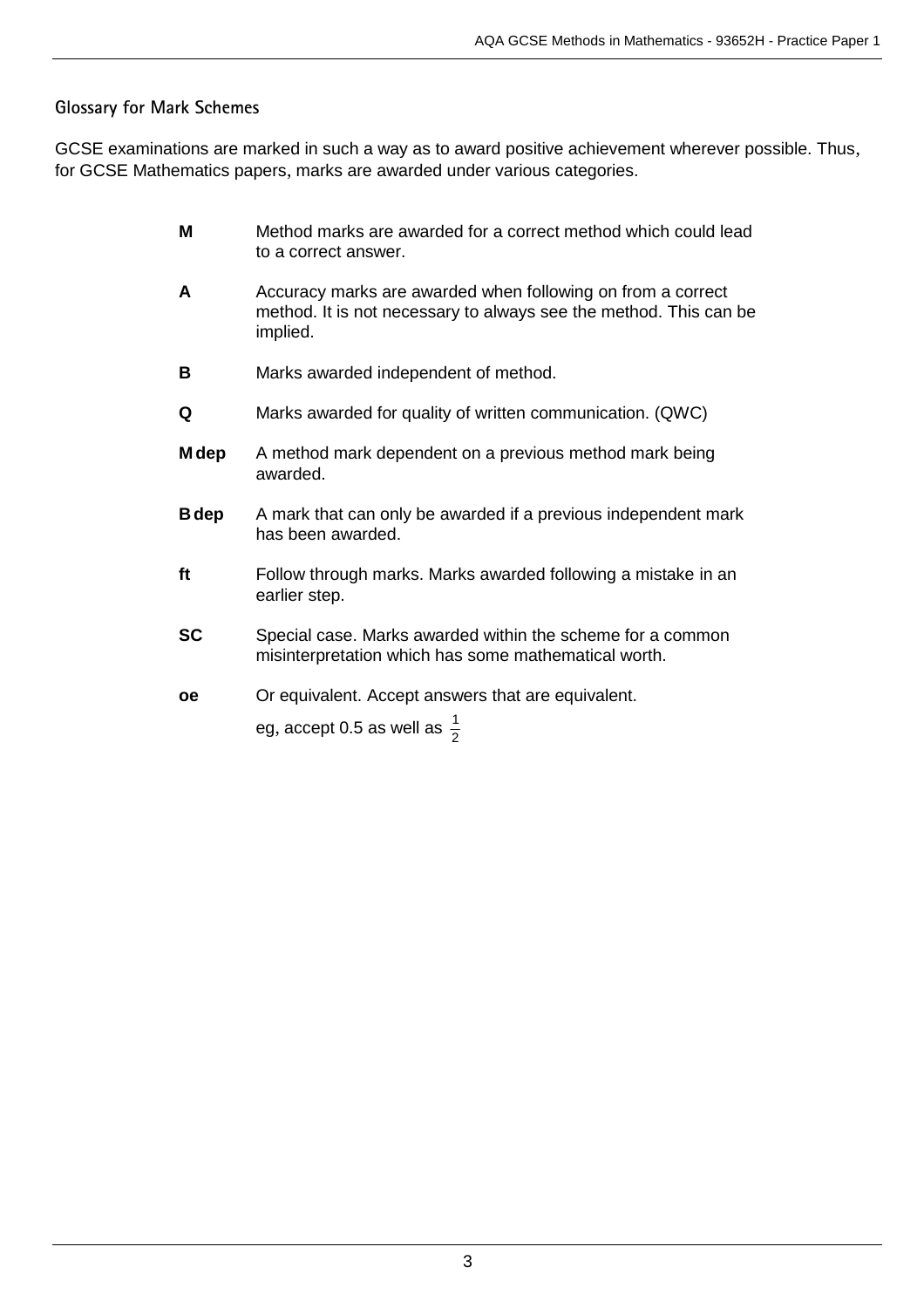## **M2 Higher Tier**

| Q    | <b>Answer</b>      | <b>Mark</b>       | <b>Comments</b>                       |
|------|--------------------|-------------------|---------------------------------------|
|      |                    |                   |                                       |
| 1(a) | $5y - 2y = 8 + 4$  | M <sub>1</sub>    | Allow one sign or rearrangement error |
|      | $3y = 12$          | M <sub>1</sub>    |                                       |
|      | 4                  | A <sub>1</sub> ft | ft On one error only                  |
| 1(b) | $5x - 7 = 3x + 15$ | M1                |                                       |
|      | $2x = 22$          | M1 Dep            | Allow one sign or rearrangement error |
|      | 11                 | A <sub>1</sub>    |                                       |

| - | $\pi \times 12$ or $2 \times \pi \times 6$ | M1 |    |
|---|--------------------------------------------|----|----|
|   | 37.68 to 37.704                            | A1 | 2π |

| *3 | $32 \div 8$                   | M <sub>1</sub> | oе                                                                      |
|----|-------------------------------|----------------|-------------------------------------------------------------------------|
|    | Side of rectangle = $12$ or 4 | A1             |                                                                         |
|    | $12 \times 12$                | M <sub>1</sub> |                                                                         |
|    | 144                           | Q <sub>1</sub> | Strand (iii) - Finds sides from 32, multiples<br>largest sides together |

| 4       | $(94 -$ any multiple of 4) $\div$ 5.25                   | M1                 | $(94 -$ any multiple of 5.25) $\div$ 4           |
|---------|----------------------------------------------------------|--------------------|--------------------------------------------------|
|         | $(94 -$ any other multiple of 4) $\div$ 5.25             | M <sub>1</sub> Dep | $(94 -$ any other multiple of 5.25) $\div$ 4     |
|         | 8 adults 13 children                                     | A1                 |                                                  |
| 4 Alt 1 | 5.25 x any value $+4$ x any value                        | M1                 |                                                  |
|         | 5.25 x any refined value $+4x$<br>any refined value      | M <sub>1</sub> Dep | One of second values must be closer to<br>answer |
|         | 8 adults 13 children                                     | A <sub>1</sub>     |                                                  |
| 4 Alt 2 | Realising that adults is a multiple of<br>4 (4, 8 or 12) | M <sub>1</sub> Dep | $n = 1, 2$ or 3                                  |
|         | $(94 - 4n \times 5.25) \div 4$                           | A <sub>1</sub>     |                                                  |
|         | 8 adults 13 children                                     | A <sub>1</sub>     |                                                  |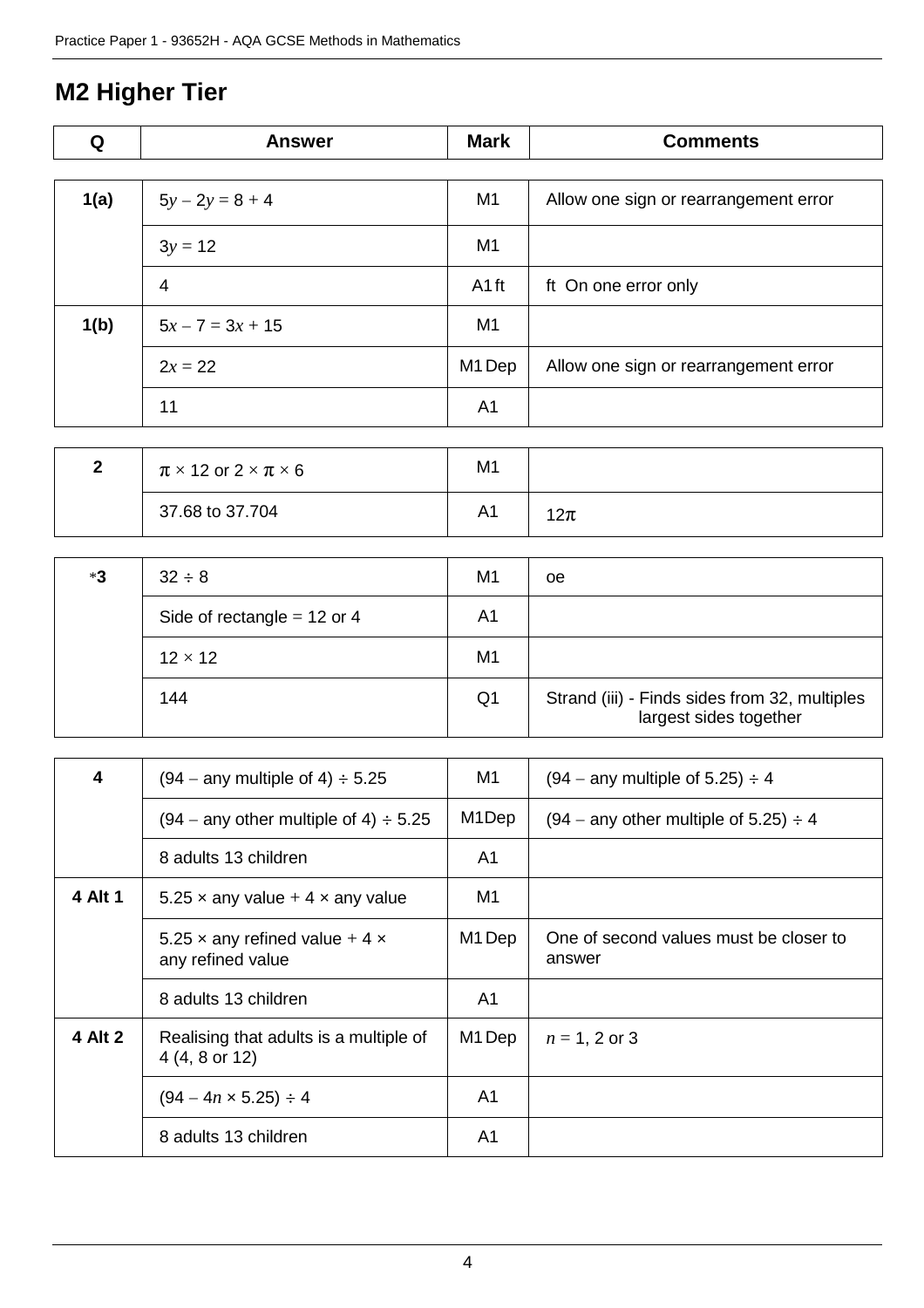| Q    | <b>Answer</b>                         | <b>Mark</b>    | <b>Comments</b>                                                                      |
|------|---------------------------------------|----------------|--------------------------------------------------------------------------------------|
|      |                                       |                |                                                                                      |
| 5(a) | $5x + 15 - 2x + 2$                    | M1             | Allow one sign or arithmetic error                                                   |
|      | $3x + 17$                             | A <sub>1</sub> |                                                                                      |
| 5(b) | $x^2 + 3x - x - 3$                    | M <sub>1</sub> | Allow one sign or arithmetic error                                                   |
|      | $x^2 + 2x - 3$                        | A <sub>1</sub> |                                                                                      |
|      |                                       |                |                                                                                      |
| $*6$ | $x + x + 10 + x + 20 (= 180)$         | M1             | Marking angles on diagram such that all<br>three are on straight line or in triangle |
|      | Their $3x + 30 = 180$                 | M1 Dep         | <sub>0e</sub>                                                                        |
|      | 50                                    | A <sub>1</sub> |                                                                                      |
|      | All steps above carried out with both | Q <sub>1</sub> | Strand (ii)                                                                          |
|      | Ms awarded                            |                | ft Their equation for final answer                                                   |
|      |                                       |                |                                                                                      |
|      |                                       | פם             |                                                                                      |

| 7     | S<br>D<br>30<br>20<br>16<br>34 | B <sub>3</sub> |                       |
|-------|--------------------------------|----------------|-----------------------|
|       | 16                             | <b>B1</b>      | ft Their Venn diagram |
| 7 Alt | $100 - 34 (= 66)$              | <b>B1</b>      |                       |
|       | $46 + 50 = 96$                 | <b>B1</b>      |                       |
|       | $96 - 66 = 30$                 | <b>B1</b>      |                       |
|       | 16                             | A1             |                       |

| 8(a) | $\pi \times 12 \times 5^2$       | M <sub>1</sub> |                          |
|------|----------------------------------|----------------|--------------------------|
|      | 942 to 942.6                     | A <sub>1</sub> |                          |
|      | cm <sup>3</sup>                  | B <sub>1</sub> |                          |
| 8(b) | $30 \times 40 \times 24$         | M1             | $15 \times 20 \times 24$ |
|      | Area any face 960 or 720 or 1200 | M <sub>1</sub> |                          |
|      | All areas correct                | A <sub>1</sub> |                          |
|      | 5760                             | A <sub>1</sub> | SC3 2880                 |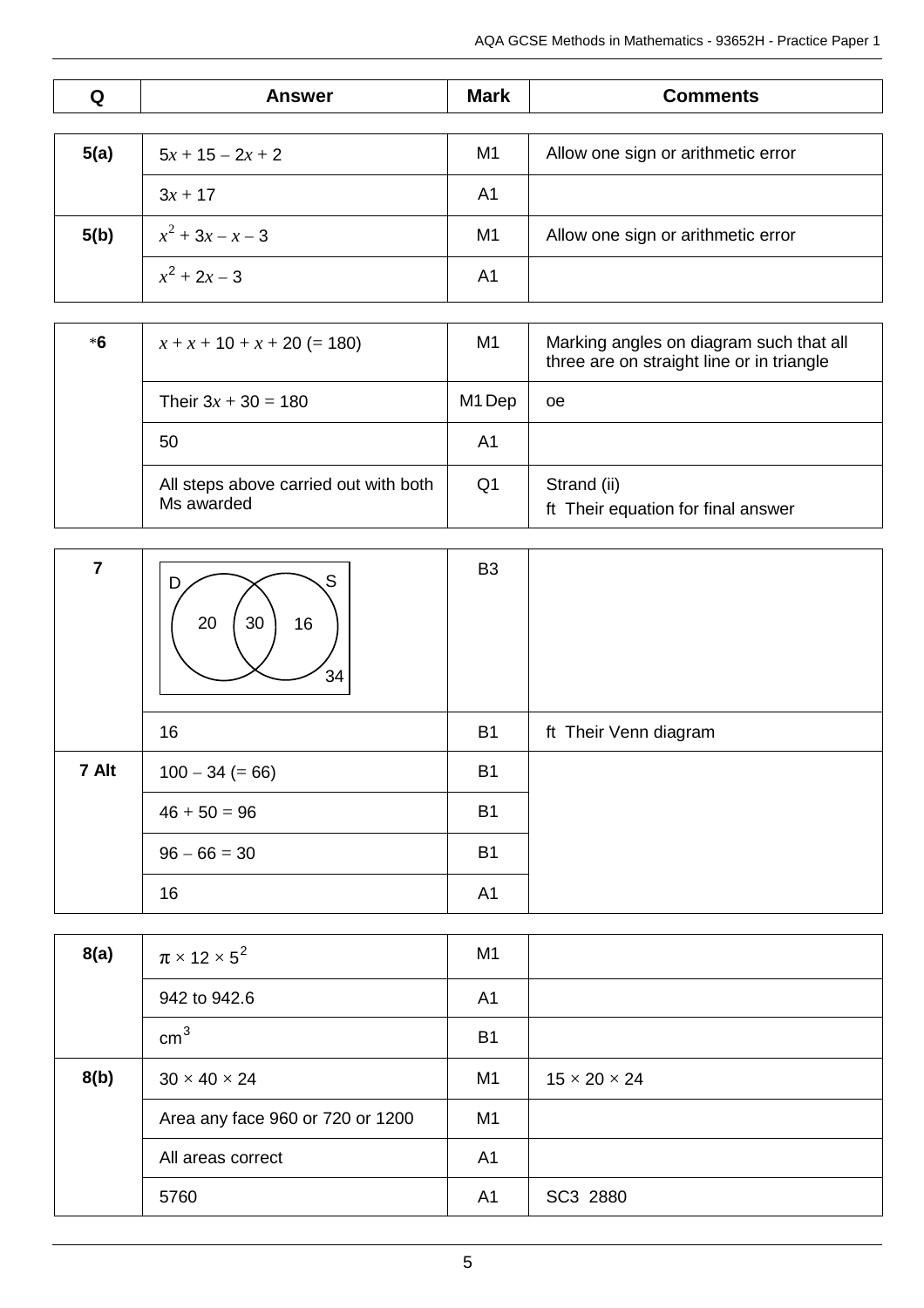| Q    | <b>Answer</b>                    | <b>Mark</b>    | <b>Comments</b> |
|------|----------------------------------|----------------|-----------------|
|      |                                  |                |                 |
| 9(a) | $7^2 + 10^2$                     | M <sub>1</sub> |                 |
|      | $\sqrt{149}$                     | M1 Dep         |                 |
|      | 12.2                             | A <sub>1</sub> |                 |
| 9(b) | Sight of sine                    | M <sub>1</sub> |                 |
|      | $(x = 3 \sin^{-1} (10 \div 22))$ | M1 Dep         |                 |
|      | 27                               | A <sub>1</sub> |                 |

| 10(a) | 6.03023        | B <sub>1</sub>    |                        |
|-------|----------------|-------------------|------------------------|
| 10(b) | 6, 6.0 or 6.03 | B <sub>1</sub> ft | ft Their answer in (a) |

| 11            | $x \div (10 - x) = 5 \div 7$             | M <sub>1</sub> |               |
|---------------|------------------------------------------|----------------|---------------|
|               | $7x = 50 - 5x$                           | M <sub>1</sub> |               |
|               | $\frac{50}{12}$ = 4 $\frac{1}{6}$ = 4.17 | A <sub>1</sub> |               |
| <b>11 Alt</b> | $x \div 10 = 5 \div 12$                  | M <sub>1</sub> | <sub>oe</sub> |
|               | $x = 50 \div 12$                         | M <sub>1</sub> |               |
|               | $\frac{50}{12}$ = 4 $\frac{1}{6}$ = 4.17 | A <sub>1</sub> |               |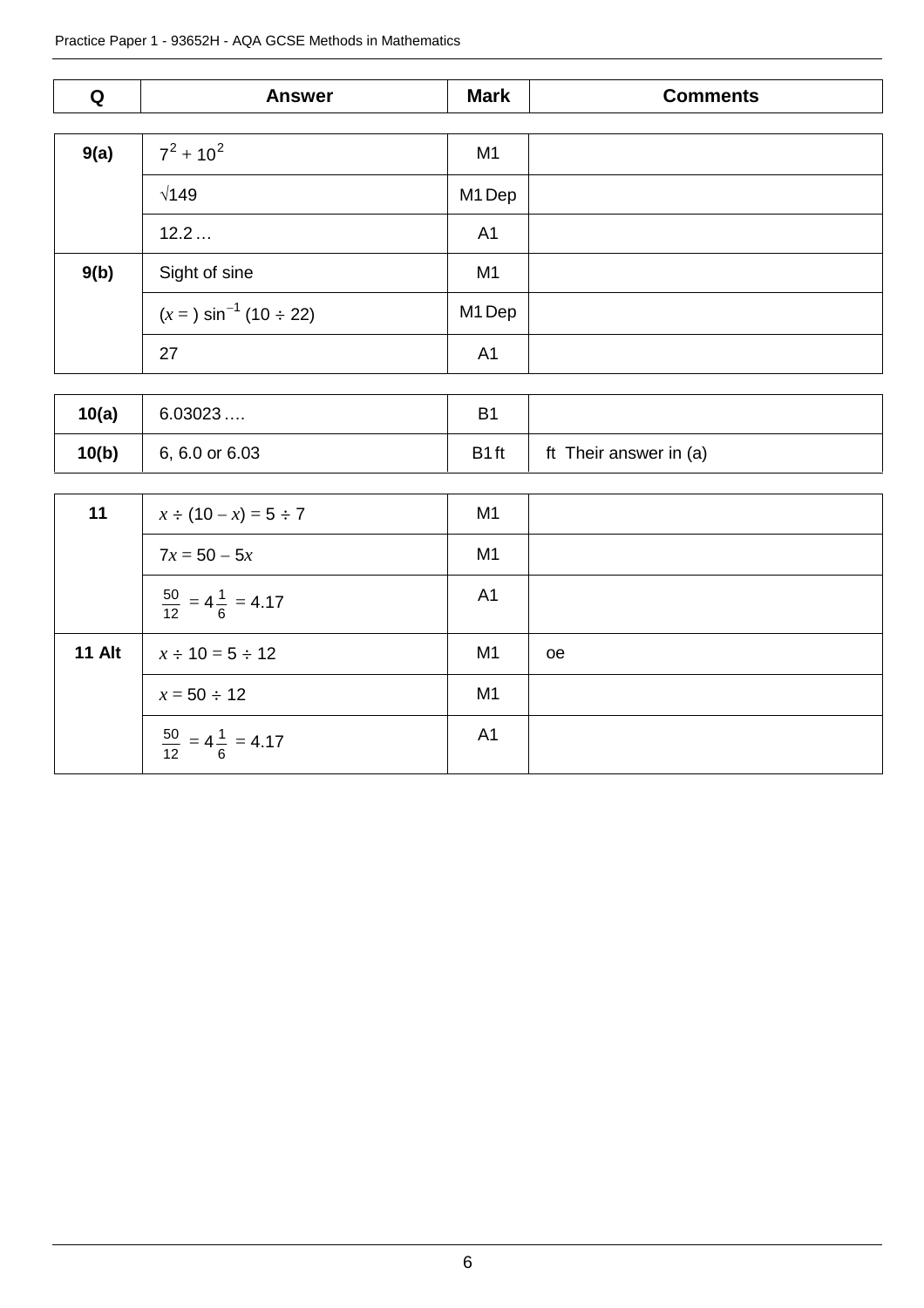| Q      | <b>Answer</b>                                                    | <b>Mark</b>    | <b>Comments</b> |
|--------|------------------------------------------------------------------|----------------|-----------------|
|        |                                                                  |                |                 |
| 12     | Area on right = $\frac{1}{2} \times 5 \times (3 + 2)$            | M <sub>1</sub> |                 |
|        | $= 12.5$                                                         | A <sub>1</sub> |                 |
|        | $5 \times x = 37.5$                                              | M1             |                 |
|        | y – their $x - 2$ or their $x - 3$                               | M <sub>1</sub> | <sub>oe</sub>   |
|        | $(-4\frac{1}{2}, 2) (-5\frac{1}{2}, -3)$                         | A <sub>1</sub> |                 |
| 12 Alt | Area on right = $\frac{1}{2} \times 5 \times (3 + 2)$            | M <sub>1</sub> |                 |
|        | $= 12.5$                                                         | A <sub>1</sub> |                 |
|        | $25 = \frac{1}{2} \times 5 \times (x + x + 1)$                   | M <sub>1</sub> | oe              |
|        | $2x + 1 = 10$                                                    | M1             |                 |
|        | $\left(-4\frac{1}{2}, 2\right)$ $\left(-5\frac{1}{2}, -3\right)$ | A <sub>1</sub> |                 |

| 13(a) | $2 \times 3 \times 5$              | M <sub>1</sub> |  |
|-------|------------------------------------|----------------|--|
|       | 30                                 | A <sub>1</sub> |  |
| 13(b) | $2^2 \times 3^3 \times 5 \times 7$ | M <sub>1</sub> |  |
|       | 3780                               | A <sub>1</sub> |  |

| 14(a) | $-1, 0, 3$                                     | <b>B2</b> | B1 For 2 correct                          |
|-------|------------------------------------------------|-----------|-------------------------------------------|
| 14(b) | Second difference 1                            | M1        |                                           |
|       | $\frac{1}{2}$ – 5, 2 – 6, 4 $\frac{1}{2}$ – 8, | M1        | $\pm 4.5, \pm 4, \pm 3.5, \pm 3, \pm 2.5$ |
|       | $\frac{1}{2}n - 5$                             |           | A1 $-\frac{1}{2}n + 5$                    |
|       | $\frac{1}{2}n^2 - \frac{1}{2}n + 5$            | A1        |                                           |